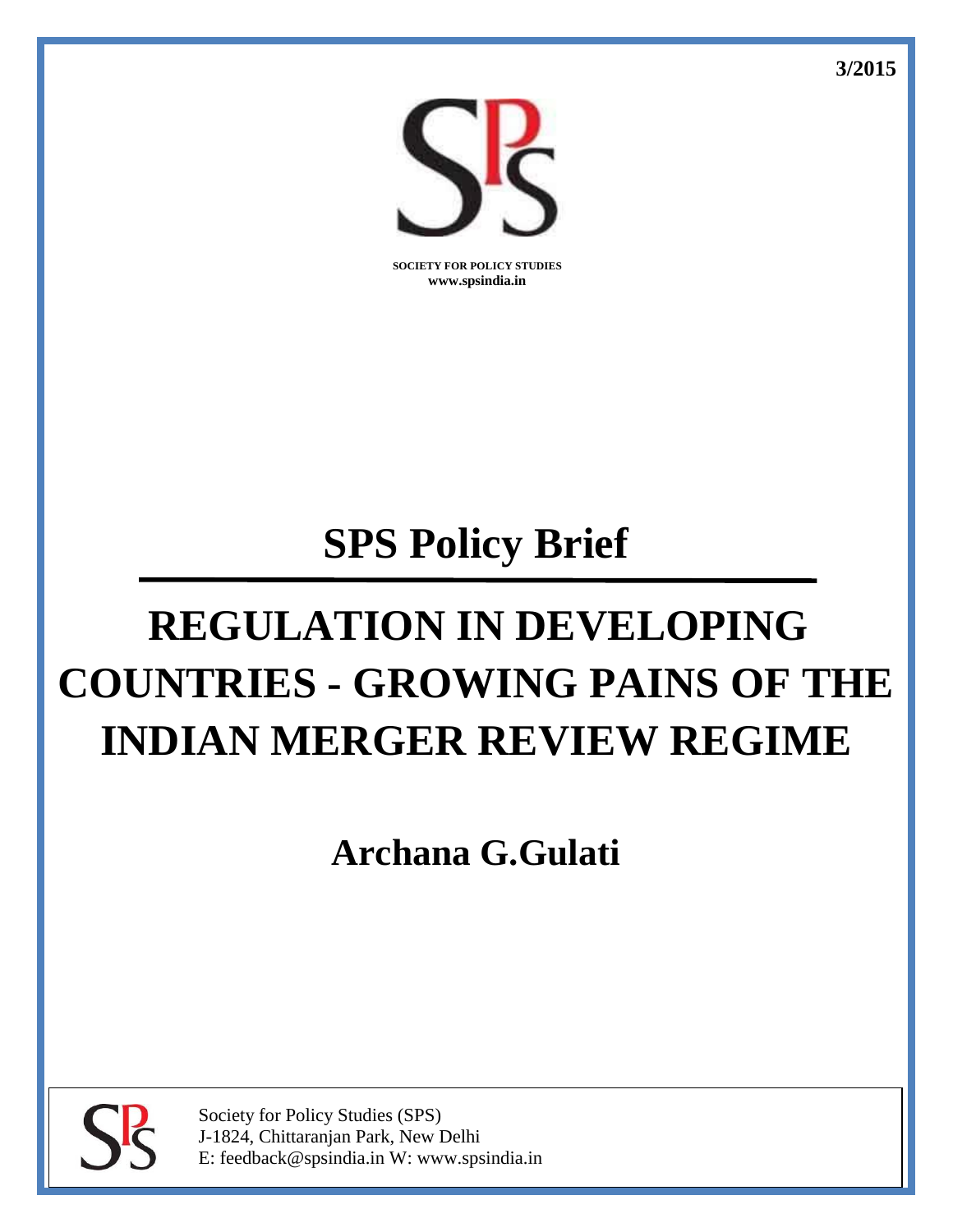# **REGULATION IN DEVELOPING COUNTRIES - GROWING PAINS OF THE INDIAN MERGER REVIEW REGIME**

*Given the lack of information and institutional weaknesses found in low-income countries, private monopolies are more likely to exploit their position by influencing the regulatory environment or by evading regulation. Weak regulation of competition is likely to undermine the potential gains to be made from privatisation and deregulation<sup>1</sup> .*

# **PART I: REGULATION IN DEVELOPING COUNTRIES**

An interesting take on competition law in developing countries by Amine Mansour<sup>2</sup> highlights that even enacting such a law can be difficult in a developing country as there will be a vested interest in maintaining status quo i.e. the undeserved profits (arising from lack of competition) which powerful and dominant firms enjoy, at the cost of the consumer and the economy. This is especially likely in the face of the concentration of economic and political power in the same hands. The same clout can make the enforcement of anti-trust law by competition authorities a very difficult task. Therefore, on one hand "one of the most important roles for competition law and policy from the perspective of development is tackling the concentration of economic and political power," on the other, it is this very concentration that can also make competition law and policy ineffective in most developing countries.<sup>3</sup>

It is a well-known fact that regulators in developing countries face several challenges. The first is the constant threat of external influence and capture by the regulated $4$ . The second is information asymmetries<sup>5</sup> and the third is lack of public support in the face of general ignorance of or indifference towards, its mandate<sup>6</sup>. The latter is particularly true of a subject like competition whose impact on everyday lives and economic development is not easily understood by even the intelligentsia in a developing nation.

# **PART II: THE GROWING PAINS OF INDIA'S MERGER REVIEW REGIME**

While a competition authority may make valiant attempts to educate the public, it is managing the pressure exerted by vested interests (dominant firms and their agents) that is particularly challenging. It is difficult for a young competition authority struggling to progress on a steep learning curve and stymied by resource availability, to counter these powerful forces who lobby privately and in the media, often attempting to disparage the competition authority's efforts to curb anti-competitive behaviour. Attempts by the Regulator to correct this imbalance by making the rules of the game explicit or stringent are unlikely to be welcomed, as the fewer the ambiguities, the lesser is the discretion available to regulators to interpret the rules differentially on a case by case basis. This would in turn limit the scope for powerful entities to have their way. Paradoxically, literature on regulation strongly recommends a clear-cut, rule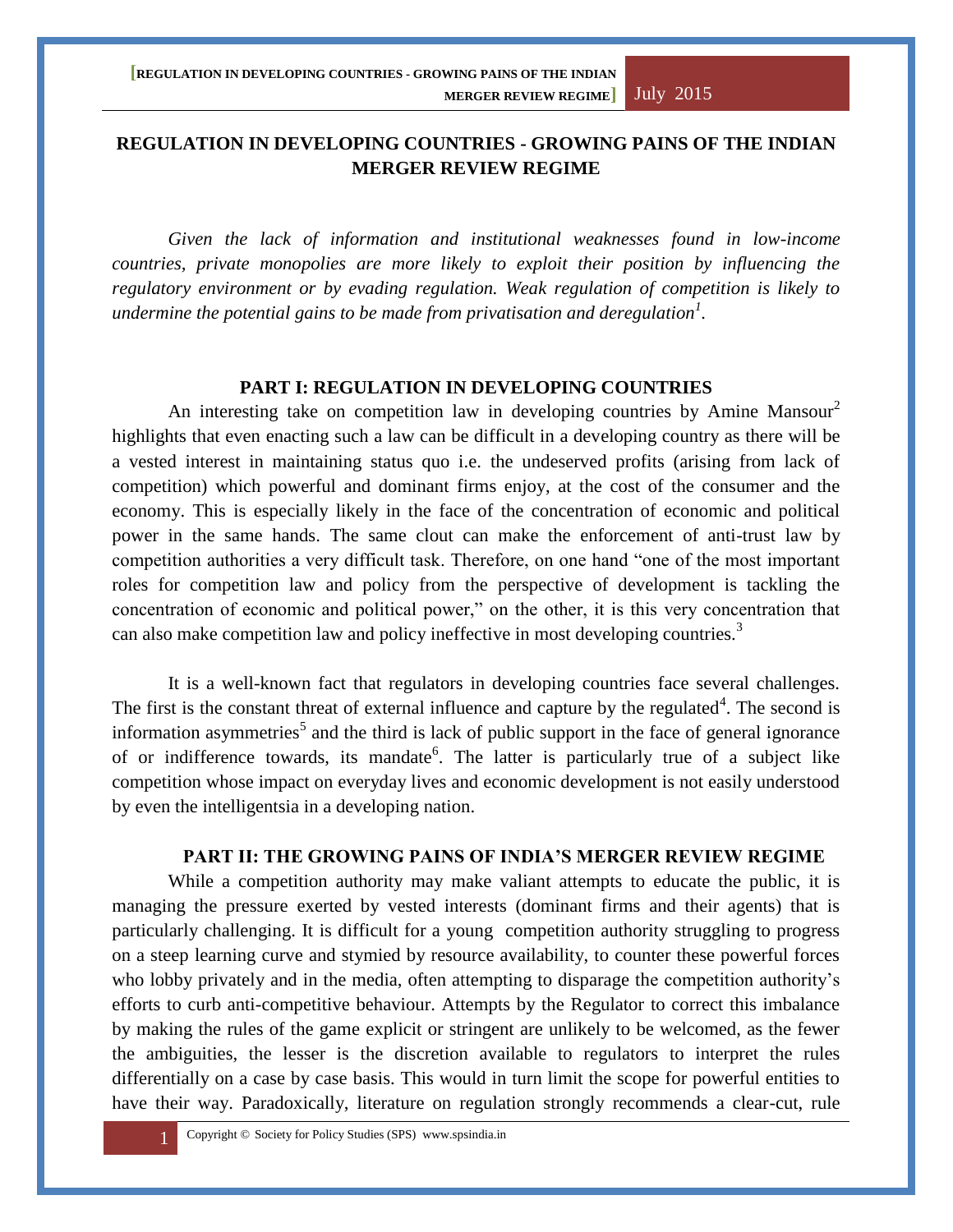based (relatively mechanistic) approach to regulation in developing counties in order to cope with limited regulatory capacities and the threat of capture and external pressures.

India's merger review regime<sup>7</sup> is barely four years old and has been praised for its efficiency and progress. While only two cases have been subject to remedies following a Phase II investigation<sup>8</sup>, in a number of cases  $CCI<sup>9</sup>$  has in fact obtained voluntary commitments or clarifications from parties to allay possible competition concerns and consequently made its order conditional on certain behaviour.

There are stringent timelines set out for CCI wherein it must decide even a complex merger within 210 days from its notification to the Regulator. This includes completing gaps in notification<sup>10</sup> which are frequently plentiful partly on account of tight deadlines for notification that India's Competition Act<sup>11</sup> enforces on filing parties<sup>12</sup> and partly because there is a tendency to give the regulator as little information as possible. The Regulator is in fact made to jump through several hoops before a complete picture of the competitive significance of the transaction emerges. In the absence of requisite market related information forthcoming from parties or where the case specifics so demand, information must be obtained from third parties<sup>13</sup>. The regulator's efforts to do its job in the face of these obstacles is not helped by constant pressure by way of vested interests projecting the regulator's labours as being unnecessary or deliberately obstructive or anti-industry.

Even so, it is heartening to see that CCI's recently introduced set of amendments to merger regulations<sup>14</sup> have been appreciated for bringing in much needed clarity on notification requirements. It has been generally accepted that explicit instructions on filing requirements for M&A deals including unambiguous description of information requirements can help expedite merger review and avoid subsequent requests for information that the regulator is often compelled to resort to on account of vague, hurried, careless or deliberately evasive notification of the deal<sup>15</sup>.

The rationalization of self-imposed time lines for forming a prima facie opinion on a merger<sup>16</sup> must be viewed against the abovementioned constraints as also in the context of vast differences in the design of similar regulation in other jurisdictions. Indian statutory provisions compel merging parties to notify a transaction to CCI within 30 days of specified trigger events. Perhaps this explains why in spite of the availability of a window for confidential pre-filing consultation<sup>17</sup> on how to notify, including vetting of draft notices, the same has rarely been availed by merging parties. Competition agencies in jurisdictions like the European Union iron out most of the information requirements in detailed pre-notification consultations, making it easy to adhere to statutory deadlines, as by the time the notice is filed, it has been already been vetted by the regulator in detail (a process that may run into months). Further, for CCI, the deadline of 210 days from date of notification runs nonstop under the Act unlike many other

2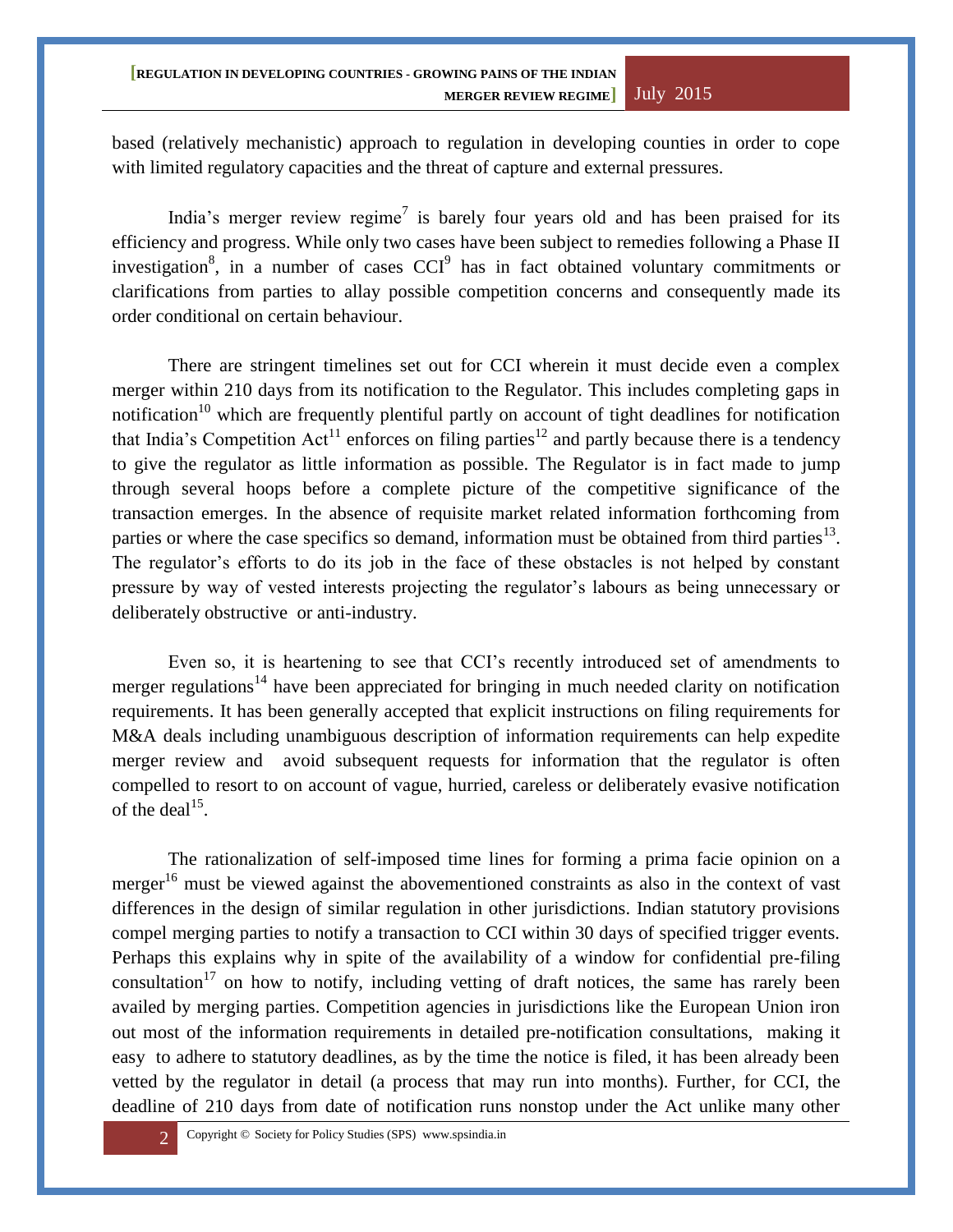#### **[REGULATION IN DEVELOPING COUNTRIES - GROWING PAINS OF THE INDIAN MERGER REVIEW REGIME]** July 2015

jurisdictions wherein time elapsed under statutory deadlines is counted only from the day that complete information (to the satisfaction of the regulator) is received. For complex mergers that go into detailed investigation (Phase II), the statutory time line of 210 days has always been counted without taking into account Phase I clock stops<sup>18</sup>. This is a huge difference. While the time limit was introduced in the Indian statue to allay fears of regulatory delays by industry, unfortunately this loud and relentless ticking of the clock has in the past also be gamed by the regulated or their agents to stonewall the regulator's attempts to obtain required information knowing well that there is only so much time available to the regulator before it must issue its order.

The power to invalidate a notice was always available under the Combination Regulations. Greater clarity on what needs to be notified, coupled with a clearer enunciation of the modalities of exercise of this power, should inspire better notification and act as a deterrent to the abovementioned gaming. Needless to say, the regulator is unlikely to invalidate a notice on frivolous grounds.

# **PART III: IT TAKES TWO TO TANGO**

Finally, a much wonted notion is that strict regulation would deter investment. If that were the case, developed countries would attract the least investment. In fact, the effectiveness of regulation and the credibility of the regulator increases when rules are clear and explicit rather than ambiguous and when they are applied fairly across the board. This in turn, enhances trust and encourages compliance. When fear of delays and harassment are removed, mandatory compliance is no longer a deterrent to investment.

To digress a bit, as Indians we are often entranced by the peaceful queues we encounter in the developed world. There is hardly any fidgeting or impatience on part of the queuing public. A typical example of this admirable discipline is the calm queuing seen in crowded metro station during rush hour. This is possible on account of the credibility of the system. The waiting public knows for sure that while on one hand, breaking the queue will be frowned upon universally, on the other, they will definitely be able to obtain the awaited service, when it is their turn. The Indian queue on the other hand is almost invariably broken by the public and not strictly enforced by the authorities. Therefore, waiting creates a gnawing anxiety and impatience arising out of uncertainty. This is exactly replicated in our approach towards compliance to rules as a nation. We are unsure about the meaning of the rules and compliance requirements and are doubtful about the efficient, equal and impartial application of the rules. We are also acutely conscious of the possibility of our own or another's ability, given the laxity of the system, to jump the queue or bend the rule. This makes us reluctant to adhere to rules or patiently await our turn. This inspires a culture of trying to get around the system and to influence it.

3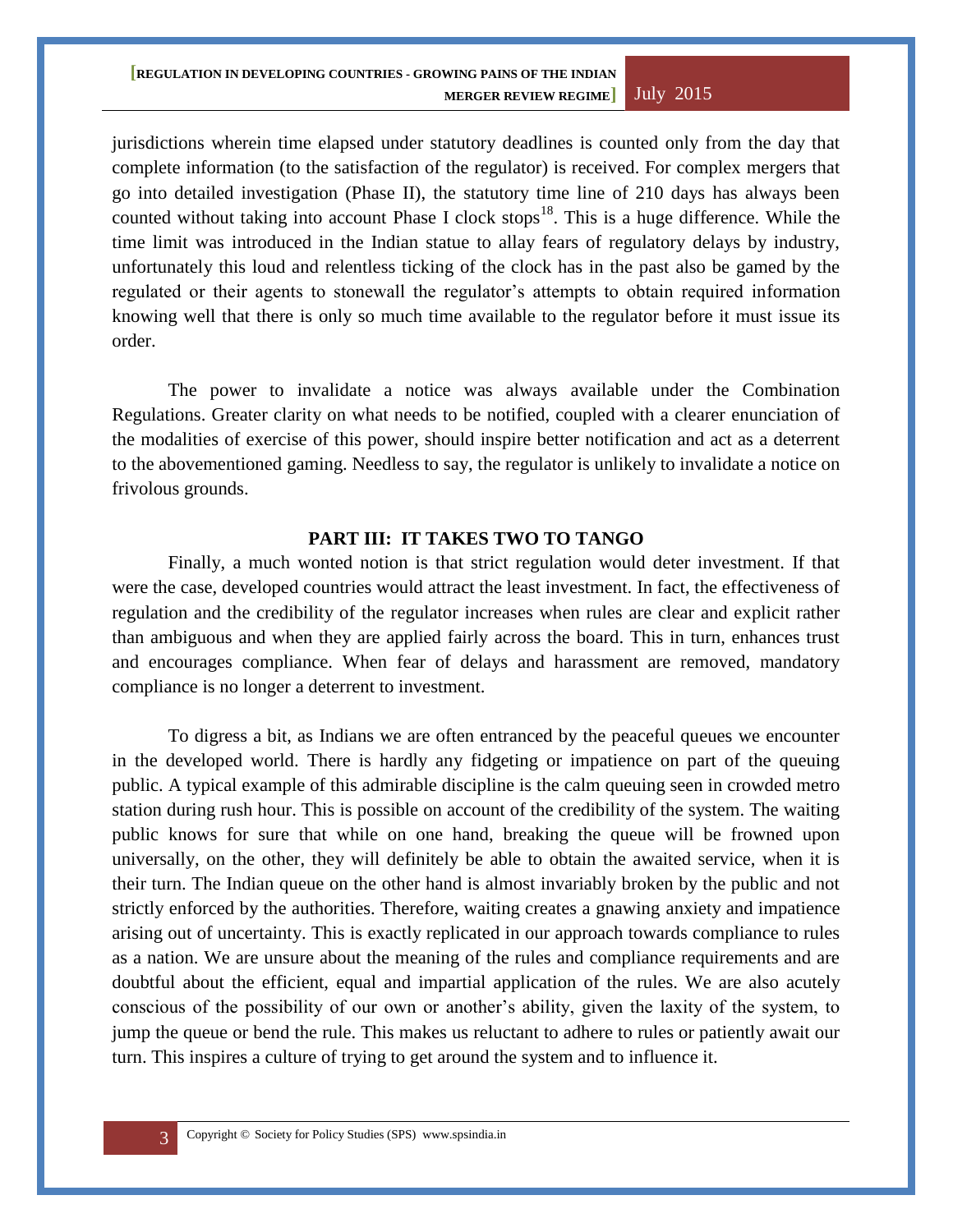#### **[REGULATION IN DEVELOPING COUNTRIES - GROWING PAINS OF THE INDIAN MERGER REVIEW REGIME]** July 2015

For the system to work, the efficiency and impartiality of the authorities/regulator, must be coupled with a willingness on the part of even powerful stakeholders to comply equally (rather than expecting to be treated preferentially). This combination exists in the developed world and has proven to be more conducive to a healthy investment environment than an easygoing approach to regulation. The compliance culture of the advanced nations arises from efficient implementation of regulation coupled with strong deterrence by way of punishment for both noncompliance by the regulated and complicity on the part of regulators<sup>19</sup>. Such a system when firmly and consistently enforced in a merger review regime would also enhance trust and reduce the anxiety on the part of merging parties much like the queuing public. The regulator on its part should continue to make rules of the game clearer as it gains experience. It should also continuously build capacities to meet the valid stakeholder demand for speedy merger review. This would lead to outcomes that are positive, both for the investment environment in the country and for the consumer who is the ultimate focus of competition regulation.

### **Disclaimer:**

*Views are personal.*

### **About the author:**

*The author is a civil servant. She can be contacted at archanagg14@gmail.com*

#### **Endnotes**

 $\overline{a}$ 

<sup>1</sup> Paul Cook, Paper No. 2,"Competition and its regulation: key issues," Centre on Regulation & Competition, University of Manchester October 2001.

<sup>2</sup>Amine Mansour "The Concentration of Economic and Political Power, A Priority for Competition Law and Policy in Developing Countries?", [http://www.cuts](http://www.cuts-ccier.org/pdf/reguletter_Jan-Mar2015.pdf)[ccier.org/pdf/reguletter\\_Jan-Mar2015.pdf](http://www.cuts-ccier.org/pdf/reguletter_Jan-Mar2015.pdf) 

 $3$  ibid

4

<sup>4</sup> "The 'capture' of a regulatory body by the firms it is supposed to discipline. This implies influencing the regulator through various means including both bribes (including post retirement employment )as well coercive inducements such as (a) spreading negative (career damaging) rumors about the regulator or (b) through open confrontation, which may destabilize a regulator as it would impact government support to the regulator. The stronger the "rule of the law" in a country and the less likely are such inducements to work. The ability to capture regulators through lobbying reduces incentive of regulated firms to comply with regulation and to compete in the market through productivity  $\&$  efficiency rather than rent seeking, thereby imposing a social cost (from, "Regulatory capture: a review, Ernesto Dal Bo, Oxford review of economic policy, Vol.22,No.2).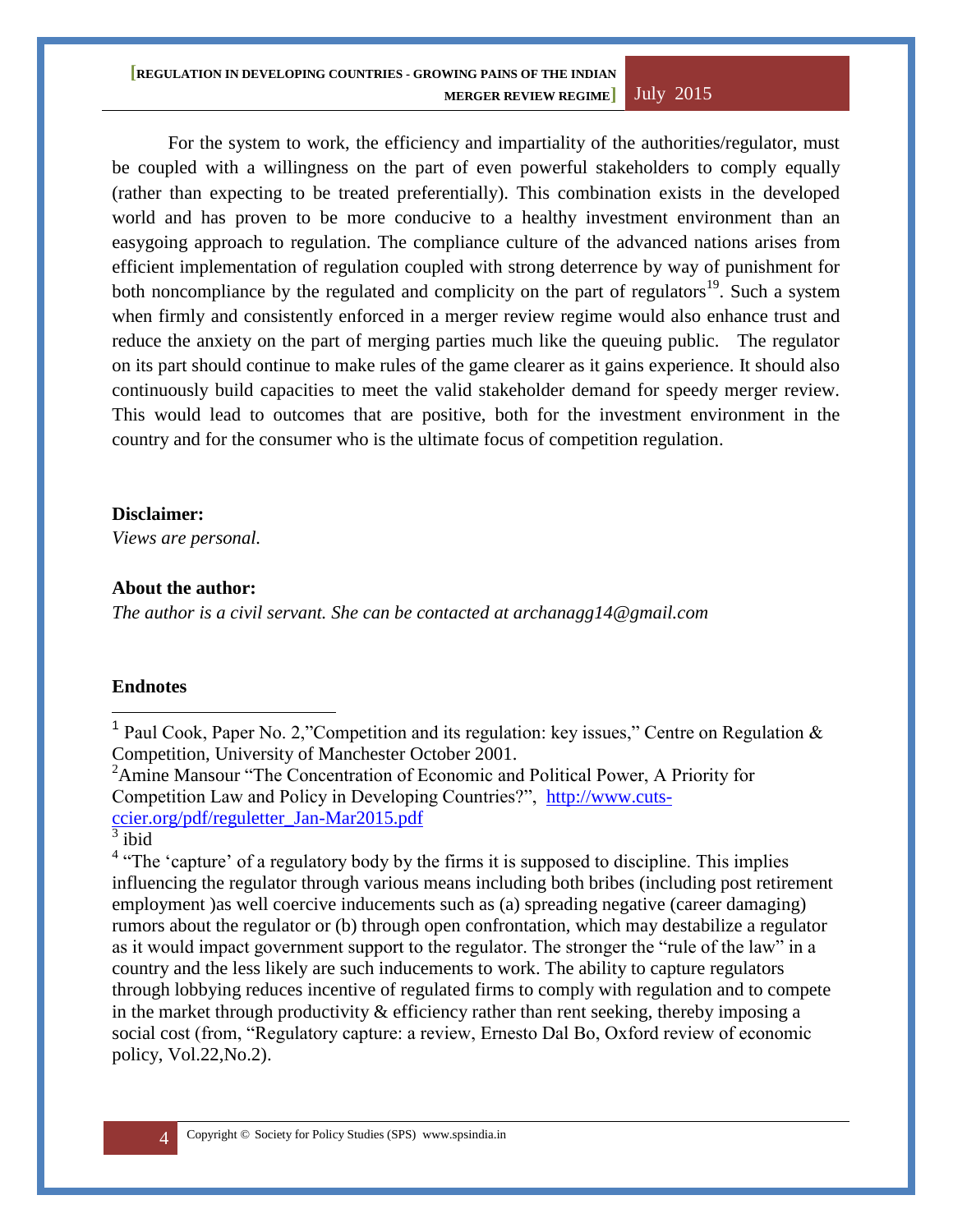$\overline{a}$  $<sup>5</sup>$  Whereas the regulated firm has insider knowledge of its operating environment, the regulator</sup> lacks the same (from "Leading Issues in Competition, Regulation, and Development," edited by Paul Cook)

 $6$  Advocacy and increased consumer awareness can mitigate the harmful effects of regulatory capture as consumer groups who are beneficiaries of regulation and potential voters can then act as counter power.

 $7$  Under sections 5 and 6 of the Competition Act, 2002 a proposed merger or acquisition (combination) meeting prescribed thresholds, must be filed with the Competition Commission of India (CCI) for review (as to whether the combination is likely to cause an appreciable adverse effect on competition (AAEC) within the relevant market in India.)

<sup>8</sup> Unlike cases where the Commission believes that there is no likelihood of an appreciable adverse effect on competition (and whose review ends in Phase I itself); in cases where the Commission is of the [prima facie] opinion that a combination is likely to cause, or has caused an appreciable adverse effect on competition within the relevant market in India, it carries out a detailed investigation into the combination (taking the case to Phase II).

<sup>9</sup> Competition Commission of India (the Indian Competition regulator)

 $10$  The initial filing of information about the combination (merger or acquisition) by the parties to the combination in prescribed format.

<sup>11</sup> Competition Act, 2002 at<http://cci.gov.in/images/media/Advocacy/CompetitionAct2012.pdf>

 $12$  Parties must file within 30 days of occurrence of defined trigger events.

 $13$  This is also never very easy as many a times consumers, competitors and government bodies take a long time to respond

 $14$  Available at:

[http://www.cci.gov.in/May2011/Home/regulation/cjuly2015.pdf?phpMyAdmin=NMPFRahGKY](http://www.cci.gov.in/May2011/Home/regulation/cjuly2015.pdf?phpMyAdmin=NMPFRahGKYeum5F74Ppstn7Rf0) [eum5F74Ppstn7Rf0](http://www.cci.gov.in/May2011/Home/regulation/cjuly2015.pdf?phpMyAdmin=NMPFRahGKYeum5F74Ppstn7Rf0)

 $15$  Some of the comments are available at (a)

[http://www.kpmg.com/IN/en/services/Tax/FlashNews/Amendments-to-Combination-](http://www.kpmg.com/IN/en/services/Tax/FlashNews/Amendments-to-Combination-Regulations-under-the-Competition-Act-2002-1.pdf)

[Regulations-under-the-Competition-Act-2002-1.pdf](http://www.kpmg.com/IN/en/services/Tax/FlashNews/Amendments-to-Combination-Regulations-under-the-Competition-Act-2002-1.pdf) ("The amendments could provide greater clarity and transparency in the filing of applications. Specifically, the issuance of Guidance Notes to Forms could go a long way in clarifying various ambiguities, which were faced by the applicants.") and (b) [http://thefirm.moneycontrol.com/story\\_page.php?autono=1829801](http://thefirm.moneycontrol.com/story_page.php?autono=1829801) ("While the changes will certainly lead to filings being more tedious and may delay transaction timelines, the CCI must be appreciated for bringing in more transparency and certainty to its procedures. This may actually prevent the regulator from 'stopping-the-clock' during its review process, which had become the norm rather than the exception.")

<sup>16</sup> From 30 calendar days to 30 working days

<sup>17</sup> http://www.cci.gov.in/May2011/Home/ConsultationPrior250511.pdf

<sup>18</sup> Regardless of the fact that these clock stops are afforded by the regulation referred to as Commination Regulations

 $19$  See note 6 above

5